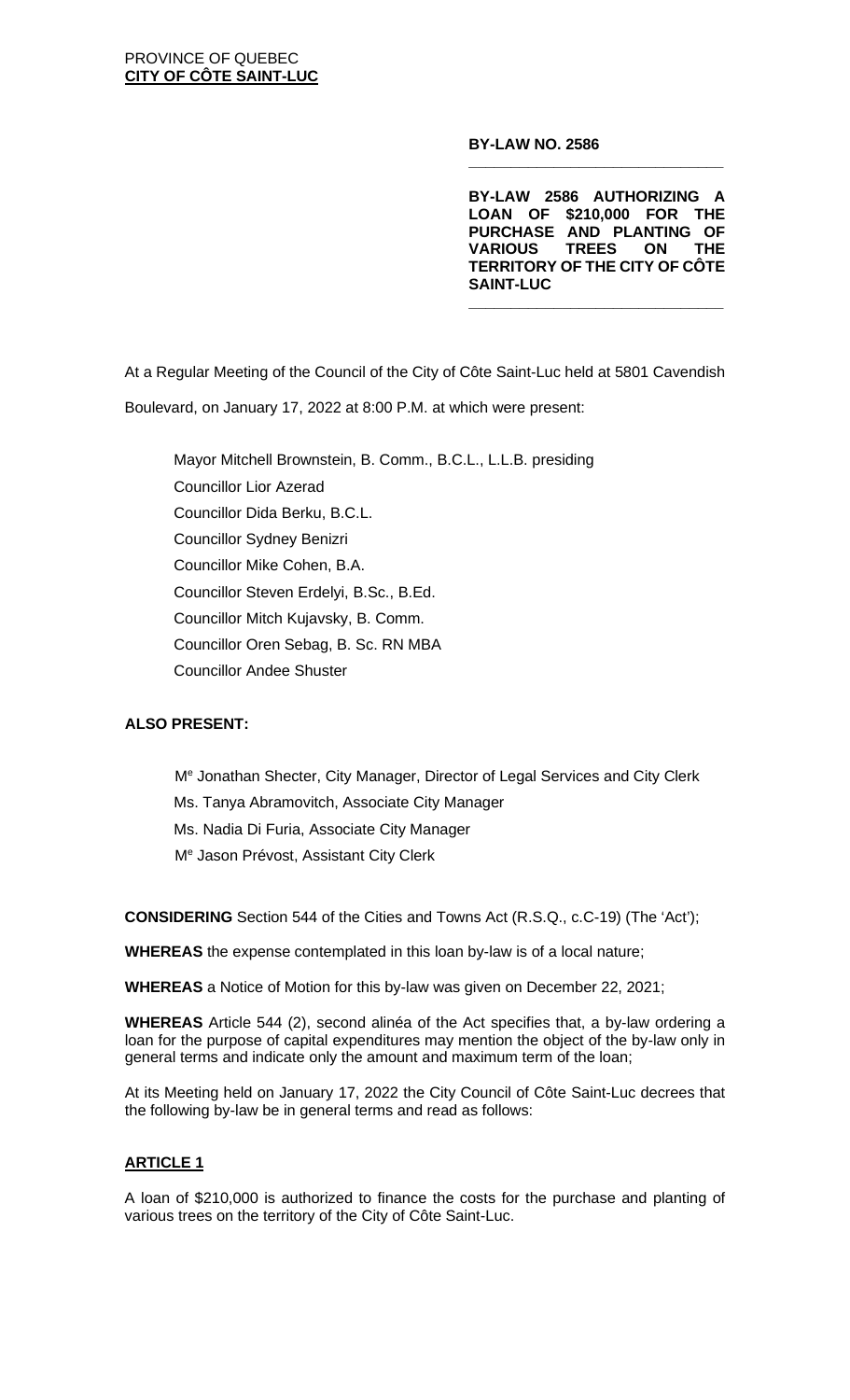### PROVINCE OF QUEBEC By-Law no. 2586 **CITY OF CÔTE SAINT-LUC**

## **ARTICLE 2**

Council is authorized to spend an amount of \$210,000 for the purposes of the present loan by-law.

# **ARTICLE 3**

The total term of this borrowing and its refinancing shall be fifteen (15) years.

### **ARTICLE 4**

To provide for the payment of the expenses incurred for interest and for the repayment in capital of the yearly instalments of the loan authorized by the present by-law, is hereby imposed and will be levied, each year, for the term of the borrowing, on all the taxable immovables situated in the territory of the City of Côte Saint-Luc, a special tax at a rate sufficient to ensure the full reimbursement of the total borrowing, distributed according to the property values of these immovables as inscribed on the property assessment roll in force each year. This tax will be levied in the manner and on the dates determined for the levying of the general real estate tax.

### **ARTICLE 5**

If the amount of an appropriation authorized by this by-law is greater than the actual amount spent with respect to this appropriation, the Council is authorized to use the balance available to pay any other expense authorized by this present by-law for which the appropriation is insufficient.

### **ARTICLE 6**

The Council appropriates to reduce the amount of the borrowing authorized by the present by-law, any contribution or grant, which it may receive and which is intended for the payment of all or part of the expenses authorized by the present by-law.

The Council shall equally appropriate to reduce the amount of the borrowing, any grant payable over several years. The term of repayment of the loan that corresponds to the amount of the grant shall automatically be adjusted to the term allotted to the disbursement of the grant.

## **ARTICLE 7**

The present By-Law comes into force in accordance with the law.

(s) Mitchell Brownstein

MITCHELL BROWNSTEIN MAYOR

\_\_\_\_\_\_\_\_\_\_\_\_\_\_\_\_\_\_\_\_\_\_\_\_

(s) Jason Prévost

JASON PRÉVOST ASSISTANT CITY CLERK

\_\_\_\_\_\_\_\_\_\_\_\_\_\_\_\_\_\_\_\_\_\_\_\_

**CERTIFIED TRUE COPY**

**\_\_\_\_\_\_\_\_\_\_\_\_\_\_\_\_\_\_\_\_ JASON PRÉVOST ASSISTANT CITY CLERK**